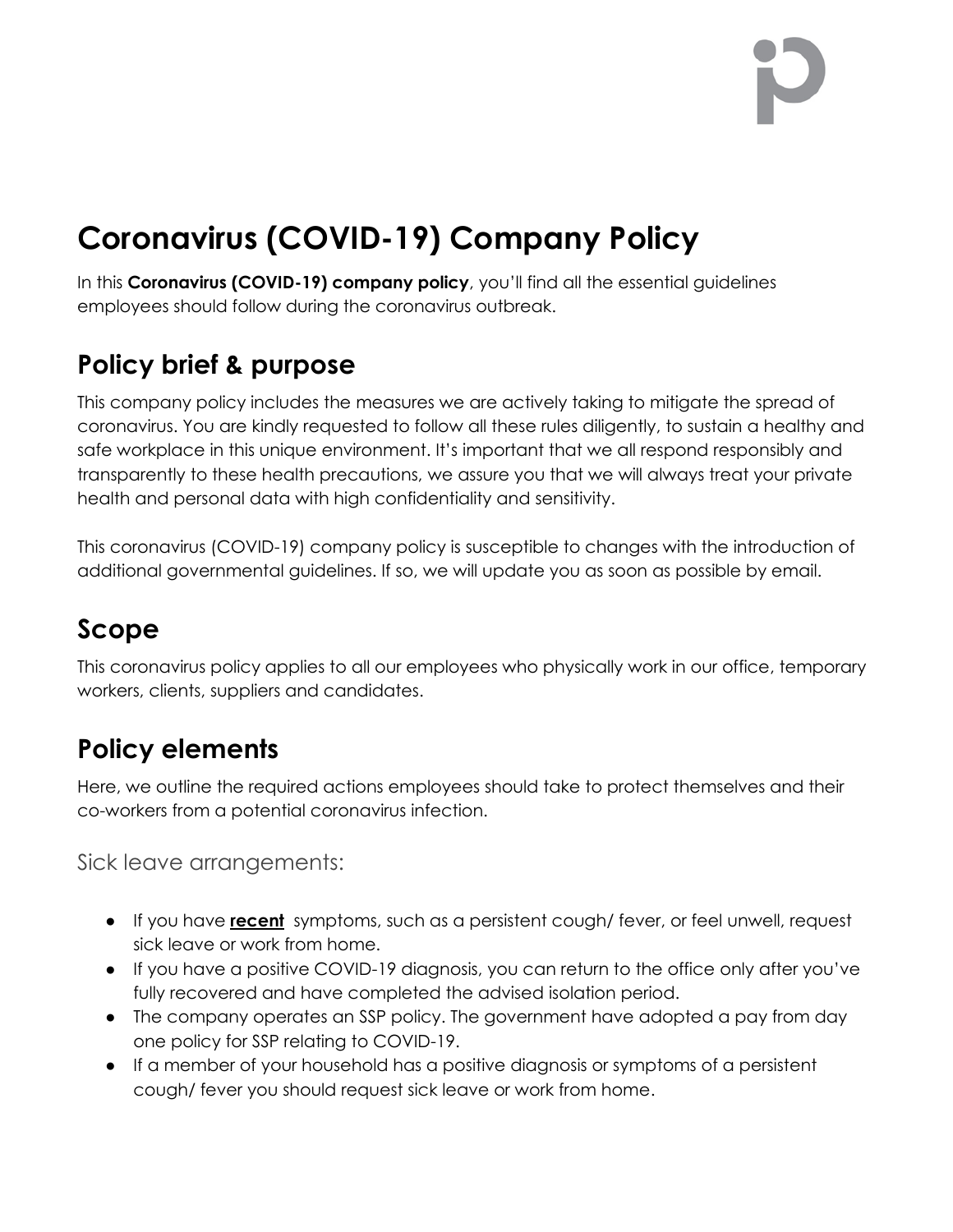Work from home requests:

- All requests to work from home will be carefully considered. We may not be able to accommodate some requests due to the nature of certain roles.
- If you are feeling ill, but you can still work, you can request to work from home.
- If you have recently returned from areas with a high number of COVID-19 cases (based on government announcements), you may be asked to work from home for 14 calendar days, and return to the office only if you are fully asymptomatic or take sick leave. You will also be asked not to come into physical contact with any colleagues during this time.
- If you've been in close contact with someone infected by COVID-19, with high chances of being infected yourself, request to work from home for 14 calendar days. You will also be asked not to come into physical contact with any colleagues during this time.
- If you're a parent and you must stay at home with your children, request to work from home. Follow up with your manager or departmental leader to make arrangements and set expectations.
- If you need to provide care for a family member infected by COVID-19, request to work from home. You'll only be permitted to return to the office after completing an isolation period of 14 calendar days, if you're asymptomatic.You will also be asked not to come into physical contact with any colleagues during this time

Travelling/commuting measures:

- All work trips and events will be cancelled/postponed until further notice.
- In-person meetings should be done virtually **where possible**, especially with noncompany parties (e.g. candidate interviews and site visits)
- If you are planning to travel voluntarily to a high-risk country with increased COVID-19 cases, we'll ask you to work from home for 14 calendar days. You will also be asked not to come into physical contact with any colleagues during this time.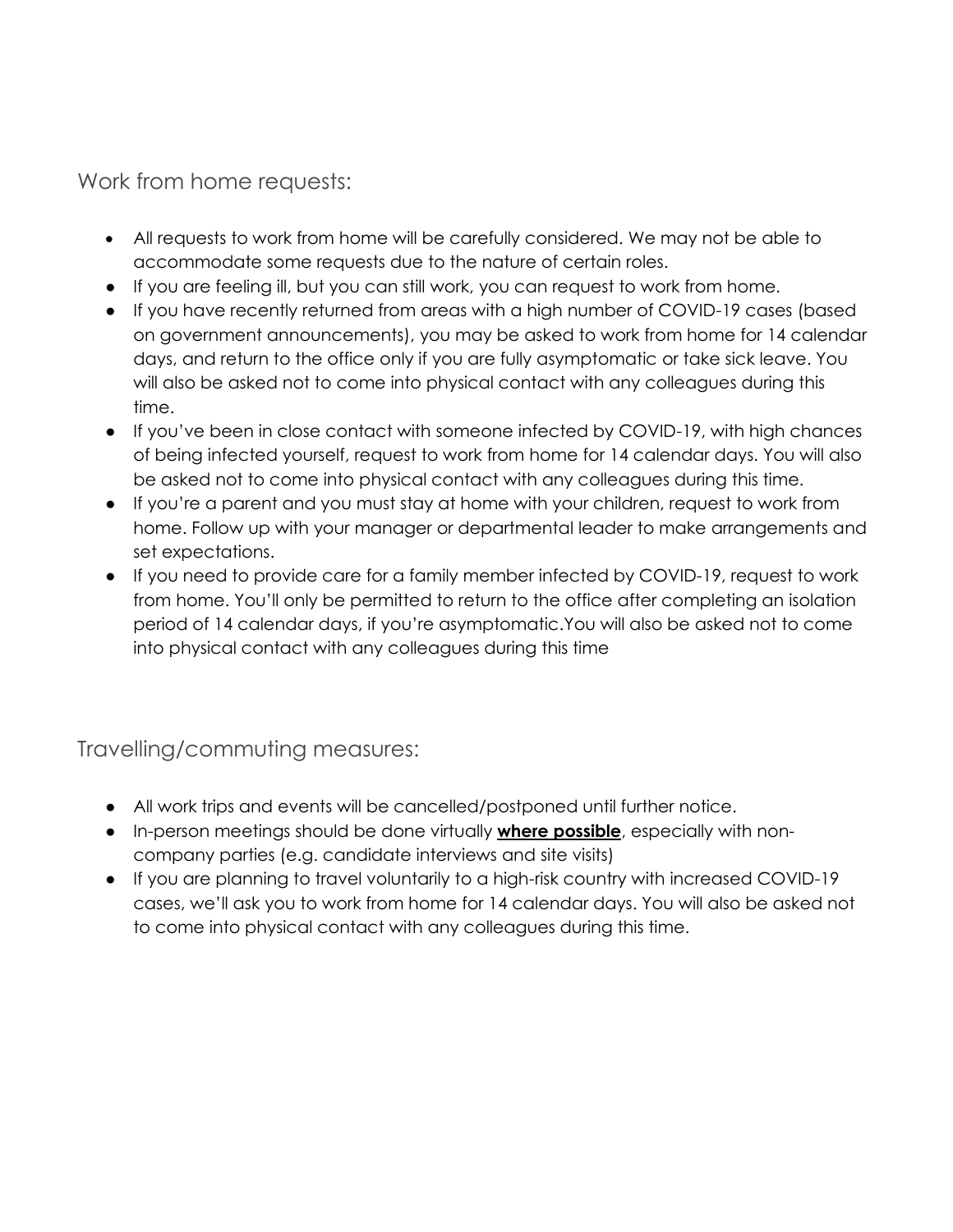General hygiene rules:

- Wash your hands after using the toilet, before eating, and if you cough/sneeze into your hands (follow the [20-second hand-washing rule\)](https://www.washingtonpost.com/lifestyle/2020/03/10/teach-kids-hand-washing-coronavirus/).
- Cough/sneeze into your sleeve, preferably into your elbow. If you use a tissue, discard it properly and clean/sanitize your hands immediately.
- Open the windows regularly to ensure open ventilation.
- Avoid touching your face, particularly eyes, nose, and mouth with your hands to prevent from getting infected.
- If you find yourself coughing/sneezing on a regular basis, avoid close physical contact with your coworkers and take extra precautionary measures (such as requesting sick leave).
- If possible, the company will supply hand sanitizer and anti-bacterial wipes to be used at regular intervals throughout the day.
- Maintain a 2m distance from colleagues and visitors at all times
- Do not share equipment such as pens, phones, calculators,etc.

Visitors to the office:

We need to consider and mitigate the risk of inviting people into the office who potentially are infected with the COVID-19 virus.

- Visitors should be kept to a minimum wherever possible.
- •
- A notice in the front door should be displayed requesting any visitor to call our office. The visitor should then be asked the screening questions prior to entry.
- If the visitor is here for registration, they should be asked to bring their own pen and thoroughly wash their hands in the downstairs washroom.
- A safe distance of approximately 2m should be adopted when registering.
- We should wash our hands following ID checks.
- Pens should not be shared throughout the process.
- We should not shake hands with visitors. If we do, please ensure you wash your hands immediately or as soon a practicably possible.

Enforced office closure: